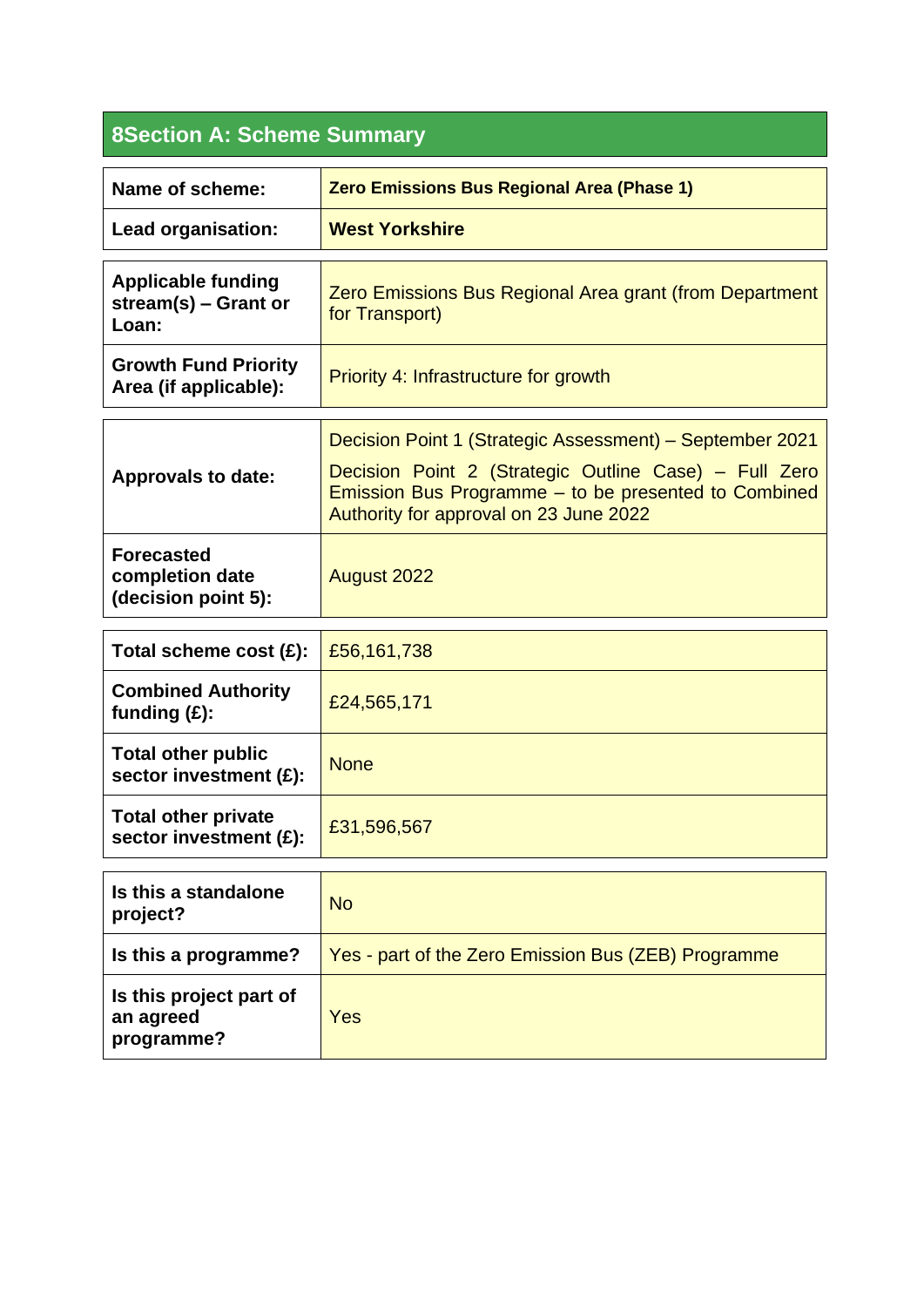

## **Scheme Description:**

As part of regional commitments to delivering against the climate emergency, the Combined Authority has established an ambition to have a zero-emission bus fleet by 2036 and to have made significant progress towards this by 2030. ZEBRA is part of the West Yorkshire Zero Emission Bus (ZEB) programme to significantly increase the number of zero emission buses operating in West Yorkshire.

The West Yorkshire Zero Emission Bus Regional Area (ZEBRA) scheme is the first phase of three that will introduce electric zero emission buses and necessary charging infrastructure. This scheme will:

- Introduce 111 new electric buses to routes in Bradford, Leeds and Wakefield. This will bring the percentage of zero-emission buses in the fleet from 2% to 10%.
- Install electric vehicle charging infrastructure in the bus depots where the zero emission buses will be based.

In Bradford and Wakefield districts these will be the first of their type serving passengers in these areas. In Leeds, the zero emission buses will complement those already operating in the district.

Phase two will focus on Calderdale and Kirklees and will introduce around 8 electric buses onto tendered routes as part of a separate scheme. A final phase 3 project to the ZEB Programme is in the early stages of project planning.

| <b>Business Case Summary:</b> |                                                                                                                                                                                                                                           |
|-------------------------------|-------------------------------------------------------------------------------------------------------------------------------------------------------------------------------------------------------------------------------------------|
| <b>Strategic Case</b>         | The scheme supports the delivery of the Strategic Economic<br>Framework (SEF) priorities:                                                                                                                                                 |
|                               | <b>Tackling the climate emergency: growing our economy</b><br>$\bullet$<br>while cutting emissions and caring for our environment.                                                                                                        |
|                               | • Delivering 21 <sup>st</sup> century transport: Creating efficient<br>transport infrastructure to connect our communities, making<br>it easier to get to work, do business and connect with each<br>other.                               |
|                               | It also supports the Mayor's pledge to tackle the climate<br>emergency, and the West Yorkshire Climate and environment plan<br>2021 – 2046 which commits to decarbonising the bus network and<br>the supporting infrastructure for buses. |
|                               | This project will focus the new buses on routes with the lowest air<br>quality. These routes run through areas that are experiencing the                                                                                                  |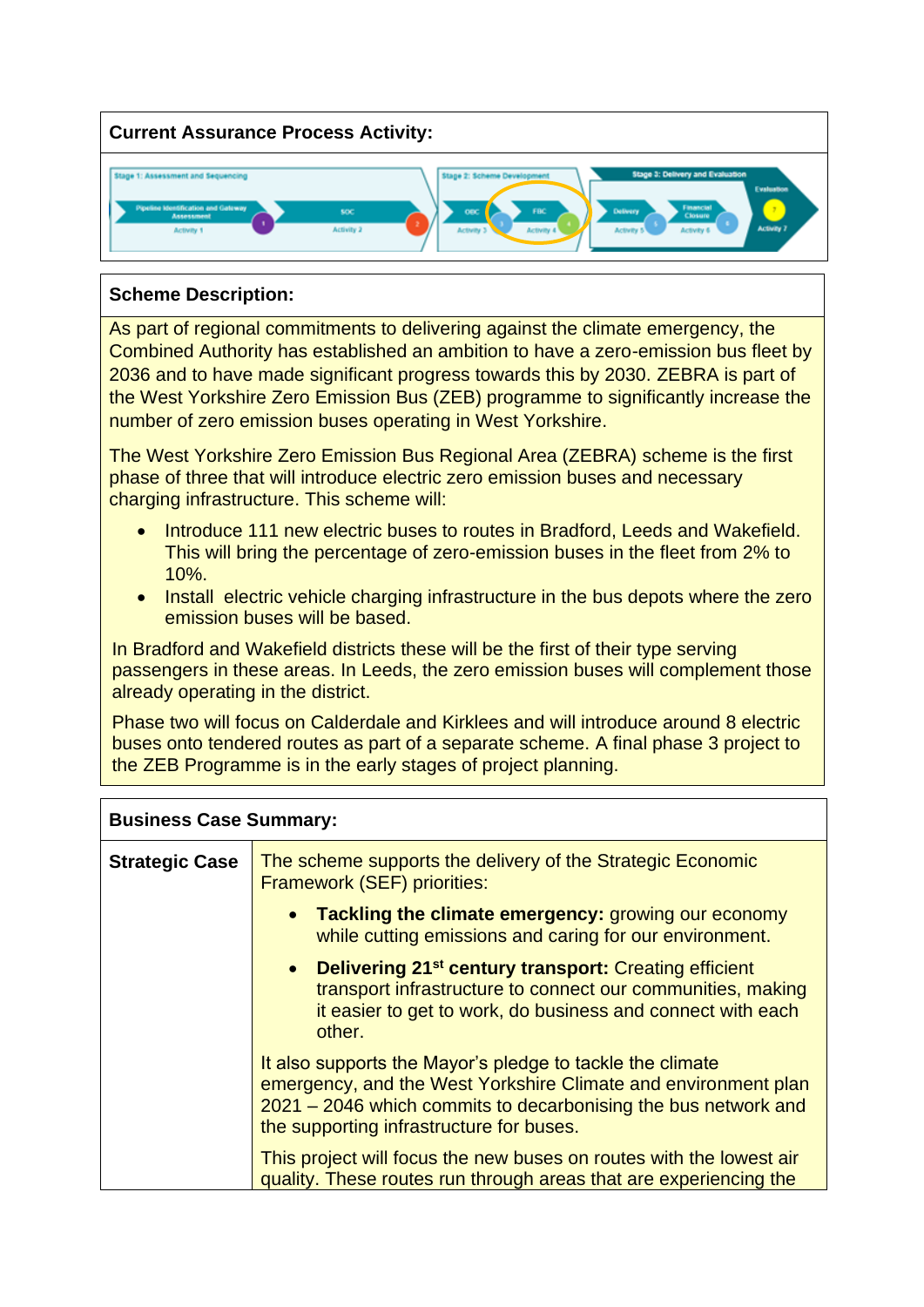|                           | highest levels of social and economic disadvantage, which are<br>worsened by poor air quality.                                                                                                                                                                                                                                                                                                                                                                                                                                                                        |
|---------------------------|-----------------------------------------------------------------------------------------------------------------------------------------------------------------------------------------------------------------------------------------------------------------------------------------------------------------------------------------------------------------------------------------------------------------------------------------------------------------------------------------------------------------------------------------------------------------------|
|                           | From March 2024, these buses will remove 50 tonnes of Nitrogen<br>Oxides (NoX) a year and over 7,000 tonnes of carbon dioxide<br>equivalent (CO2e) emissions from busy urban routes, including<br>recognised Air Quality Management Areas (AQMA's)                                                                                                                                                                                                                                                                                                                    |
|                           | This scheme is an opportunity to improve the quality of public<br>transport in the region by removing older, more polluting vehicles<br>and providing modern, high-class vehicles connecting our key<br>urban centres across the region.                                                                                                                                                                                                                                                                                                                              |
|                           | The scheme, as part of the West Yorkshire Zero Emission Bus<br>(ZEB) programme, will reduce emissions from the region's bus<br>fleet, contributing to the regional target to be net-zero carbon by<br>2038. The scheme supports the delivery of the West Yorkshire<br>Transport Strategy 2040 and the Bus Service Improvement Plan by<br>helping to deliver a comprehensive electric vehicle charging<br>network, working with bus operators to move to a near-to-zero<br>emissions bus fleet, and supporting improvements in bus fleets to<br>attract new customers. |
| <b>Commercial</b><br>Case | The scheme has been developed in partnership with partner<br>councils and bus operators through the West Yorkshire Bus<br>Alliance. First, Arriva and Transdev (all partners in the scheme) will<br>be responsible for delivering the vehicles and charging<br>infrastructure. All three have independently engaged with<br>manufacturers in relation to vehicle, infrastructure and civil<br>engineering work and have provided letters of support for the<br>project.                                                                                               |
| <b>Economic</b><br>Case   | The benefit cost ratio for the scheme is 1.3 calculated using the<br>Department for Transport's Greener Bus Model (GBM). However,<br>when adjusted to consider the pollution saved by replacing a diesel<br>bus that would operate at much lower speeds as is the case on the<br>urban routes in West Yorkshire, this lifts the benefit cost ratio to 1.5<br>and medium value for money.                                                                                                                                                                              |
|                           | The scheme will provide investment in buses that improve the<br>customer offer, targeting deprived areas, promoting the levelling up<br>agenda, and support modal shift away from car ownership travel<br>through the introduction of newer, cleaner buses.                                                                                                                                                                                                                                                                                                           |
| <b>Financial Case</b>     | The total scheme cost is £56,161,738. Of this total, £24,565,171<br>will be funded by the Combined Authority using funding secured<br>from Department for Transport through the ZEBRA grant. The<br>remaining £31,596,567 will be funded by the private sector bus<br>operators partnering with the Combined Authority on this<br>programme.                                                                                                                                                                                                                          |
|                           | Key project risks are rising inflation costs and potential supply chain<br>challenges with vehicles and infrastructure. These will be mitigated                                                                                                                                                                                                                                                                                                                                                                                                                       |